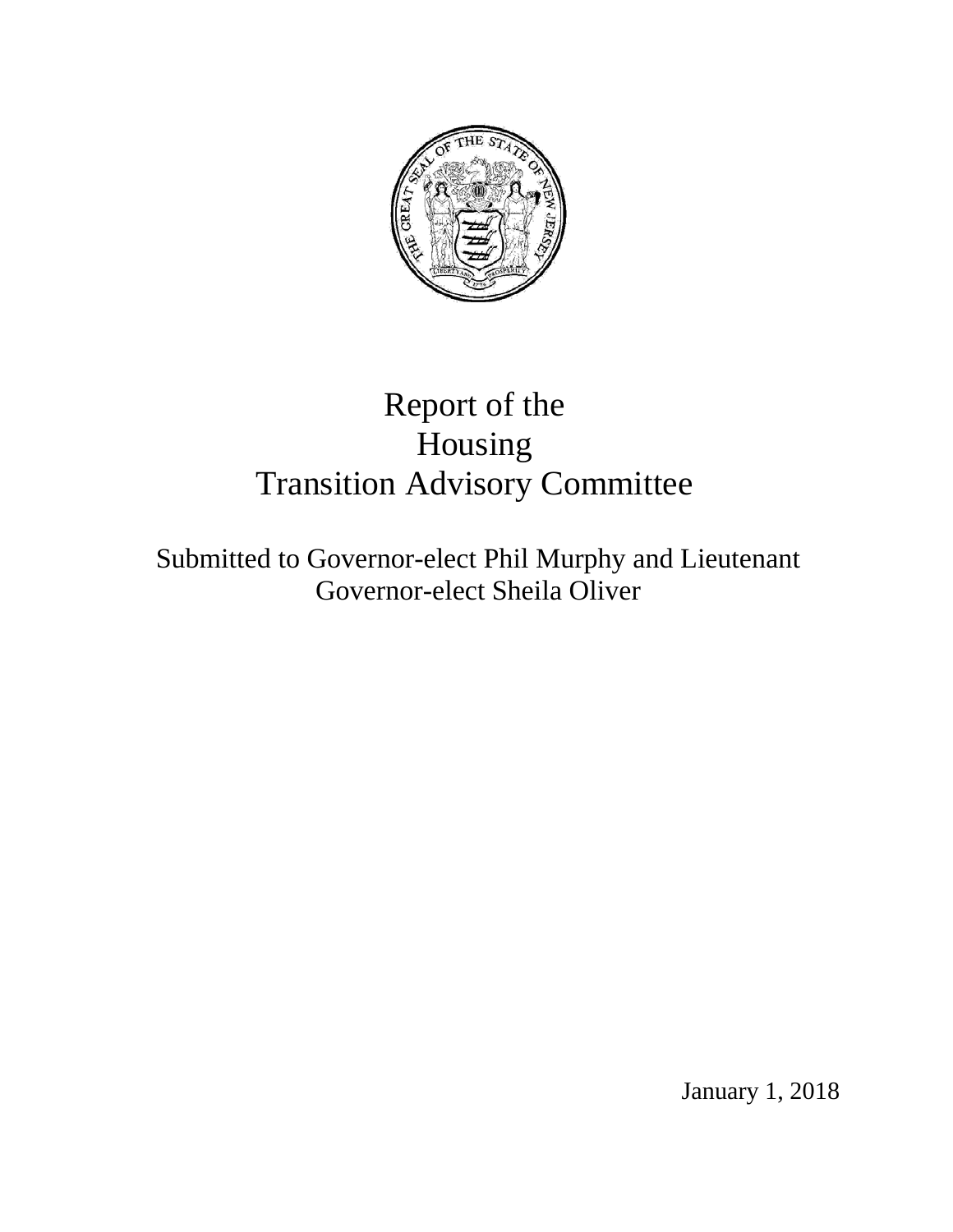# **EXECUTIVE SUMMARY**

The Housing Policy Group recommends that the Governor-elect consider the following actions to accomplish these priorities:

**I. Priority: Commit to address the state's housing crisis through statewide coordination and policy**

A key component of a stronger and fairer economy is a place to call home. The Governor can achieve a statewide coordinated approach to housing with two main actions:

- i. Reinstating the Senior Deputy Commissioner of Housing and Statewide Commission on Housing by Executive Action.
- ii. Committing to protect affordable housing funding and maximize housing opportunity through funding and agency coordination through administrative authority.

Executive Action will reinstate the positions and administrative authority will direct funding and programs.

# **II. Priority: Incentivize housing production**

There is unmet need and outmigration across demographics. The Governor can incentivize the production of affordable housing with three actions:

- i. Endorse an expansion of the Neighborhood Revitalization Tax Credit (NRTC)
- ii. Incentivizing inclusionary zoning for low and moderate-incomes through the administration
- iii. Promoting a One-Stop Shop at the New Jersey Housing Mortgage Finance Agency by administrative direction

Governor Murphy may use administrative authority to guide incentives.

#### **III. Priority: Reduce barriers to creating housing**

In a state with high property taxes, shortage of land and other challenges, the Governor can illustrate his commitment to making New Jersey affordable by:

- i. Streamline approvals for inclusionary development
- ii. Tasking the Statewide Commission to remove impediments and regulations to building
- iii. Increasing support to Local Planning Services to provide technical assistance to municipalities

Executive action, direction to the Commission, and providing support to existing departments will streamline and reduce the cost of housing in New Jersey.

#### **IV. Priority***:* **Provide legal assistance to individuals facing eviction and/or foreclosure**

Ensuring low-income New Jerseyans facing eviction and foreclosure have access to legal representation will keep people in their homes and support the Governor's goal of a fairer economy. Two actions accomplish this goal:

- i. Develop a pilot to provide legal representation for low income New Jerseyans facing eviction and foreclosure
- ii. Enforce the New Jersey Law Against Discrimination

Governor Murphy can introduce a Right to Counsel program by Executive Action.

# **V. Priority***:* **End homelessness in New Jersey**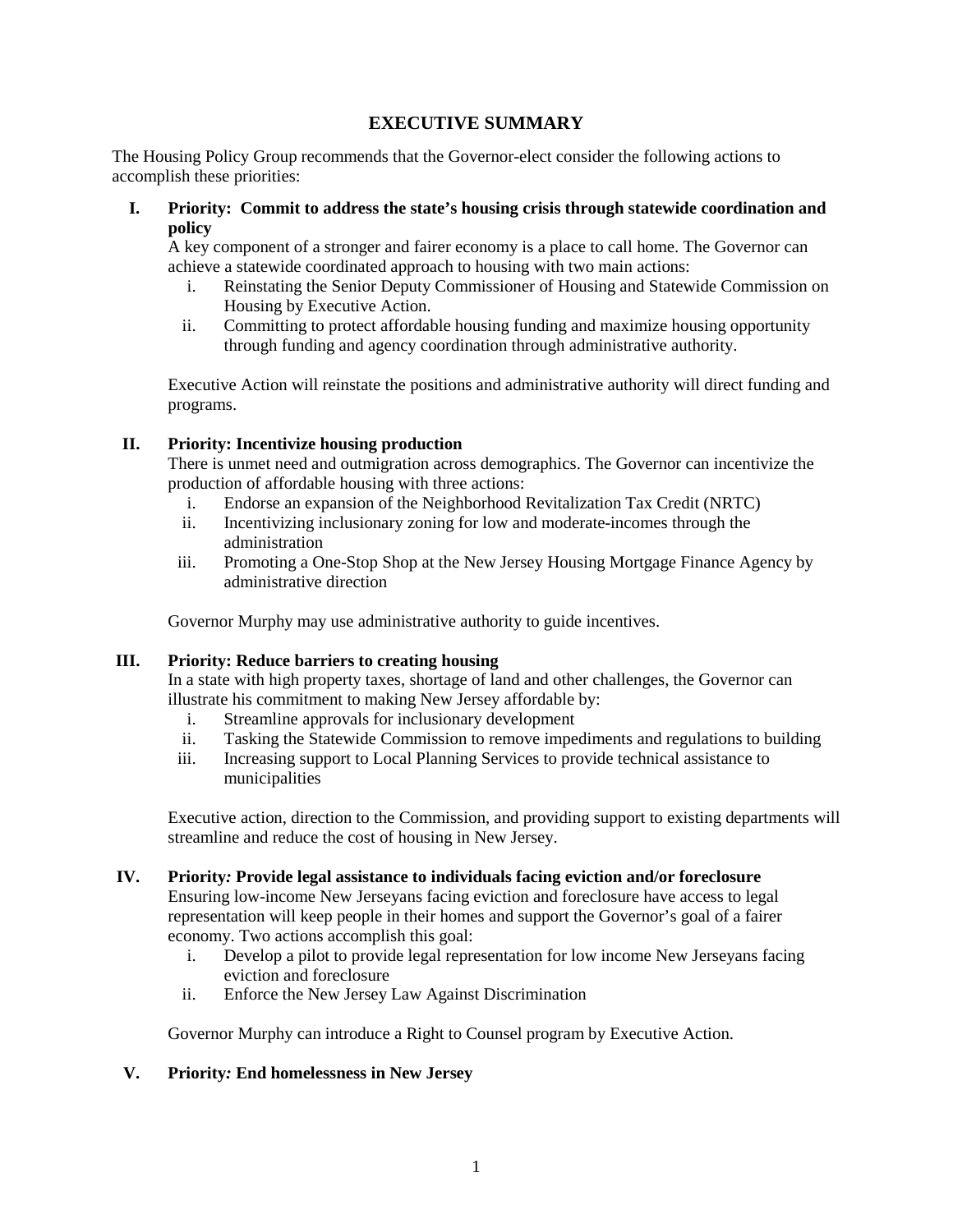New Jersey can seek to end homelessness by setting a progressive Housing First policy. Actions include:

- i. Directing New Jersey to operate as Housing First, prioritizing permanent housing for all
- ii. Developing responsive bureaucracy with authority to create a collaborative approach to homelessness
- iii. Endorsing legislation to allow counties to increase Homeless Trust Funds
- iv. Banning tenant "Blacklisting"

Executive leadership, in combination with legislative victories, are needed to implement a comprehensive plan.

#### **VI. Priority***:* **Combat the foreclosure crisis**

New Jersey has the highest foreclosure rates in the country. In order to recover from the crisis, the Governor should:

- i. Utilize foreclosed homes for affordable rental and homeownership
- ii. Prevent foreclosure, endorse legislation to codify mediation program
- iii. Revision of regulations impeding foreclosure programs
- iv. Direct the Attorney General to pursue Wall Street settlements

Widely supported legislation and programmatic solutions by Executive Action will be funded from the Attorney General's pursuit of settlements.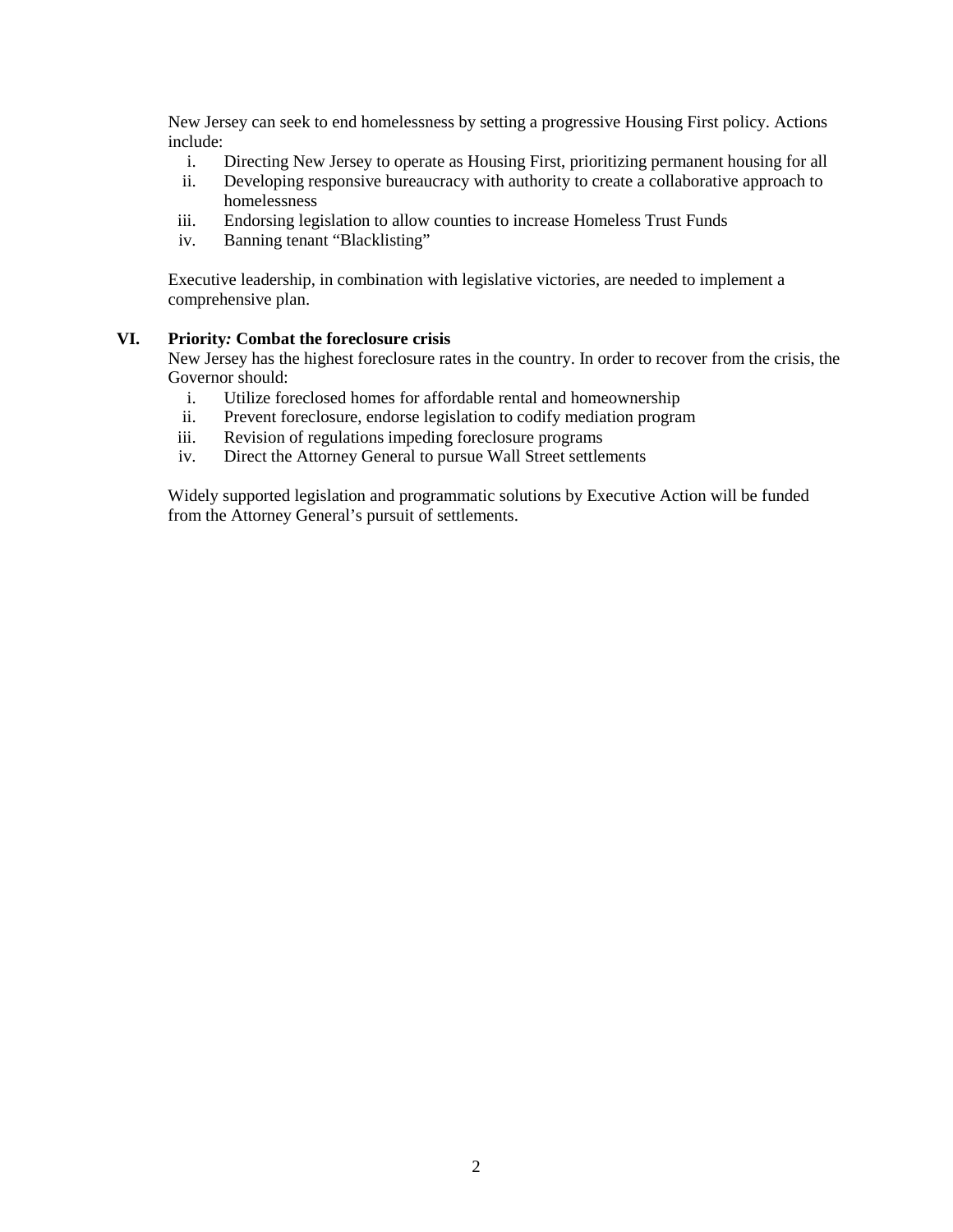#### **REPORT**

# **I. PRIORITY: COMMIT TO ADDRESS THE STATE'S HOUSING CRISIS THROUGH STATEWIDE COORDINATION AND POLICY**

Brief introduction: A key component of a fairer economy for all is a place to call home. Housing access and production must be improved through vision, coordination, providing incentives, and reducing barriers. Through Executive Action, the Governor may reinstate the Senior Deputy Commissioner on Housing (reporting to the Lieutenant Governor/DCA Commissioner) and the Statewide Commission on Housing. This will create the vision and direction needed to make New Jersey a place that all residents can afford. The Senior Deputy Commissioner of Housing can commit to protect funding and orchestrate programs.

Current Situation: Ad-hoc programs create an inefficient landscape for affordable and middle-income housing production. Without an overarching housing policy, inefficient programs and regulations stymie affordability efforts. Federal tax changes will exacerbate New Jersey's needs for a coordinated action plan to improve affordability. NJ households are in crisis. According to the United Way of Northern New Jersey Asset Limited, Income Constrained, Employed (**ALICE)** 2016 report, nearly 40% of households in New Jersey, or more than 1.2 million households, struggle to meet basic needs, with the cost of housing a major factor. Estimates show that the State needs 150,000 new affordable homes immediately, as well as an ongoing production in succeeding years. This housing crisis undermines the Governor's goal of a stronger and fairer economy and contributes to the exodus of families, millennials, and seniors.

In the past eight years, this housing crisis has not been a State priority. In fact, funds to support the development and preservation of affordable homes have been re-allocated to the general treasury, exacerbating the housing problem. This has led to disjointed programs scattered across multiple departmental divisions attempting to fill gaps. To begin addressing the matter, existing programs that have gone unfilled and unenforced may be quickly put to use in the new administration. With Lieutenant Governor Oliver serving as DCA Commissioner, the State will have strong leadership to advance housing goals. The Senior Deputy Commissioner of Housing position and the Commission on Housing will assist the Lieutenant Governor in the goals of the DCA. The positions existed previously and reinstatement would be strongly supported. New housing policies and investments would significantly contribute to developing a vibrant and just economy that embraces and supports equal opportunity for all.

## **i. Recommendation: Reinstate the Senior Deputy Commissioner of Housing and Statewide Commission on Housing**

Governor-elect Murphy should acknowledge the housing crisis and commit to address it. First, the Governor should reinstate the Senior Deputy Commissioner of Housing, reporting to DCA, and the Statewide Commission on Housing by Executive Action. The amended Fair Housing Act of 2008 created the positions, however, they never came to fruition in the previous administration. Failing to create the Commission or fill the position, the legislature subsequently removed the roles. The goal is to provide additional capacity to assist the DCA Commissioner in addressing the housing crisis and ensure optimal coordination of the Governor's policies and limited resources. The Senior Deputy would manage the DCA housing elements as well as coordinate with NJ Housing and Mortgage Finance Agency **(NJHMFA)**, the NJ Redevelopment Authority, and serve as a point of contact for Public Housing Authorities **(PHAs)**. DCA's Senior Deputy Commissioner will also oversee the Statewide Commission on Housing. The commission will be tasked with coordinating departments, identifying funding sources, and solving programmatic inefficiencies— such as streamlining programs to reduce and prevent homelessness at DCA (to be discussed later), consolidating housing finance related programs at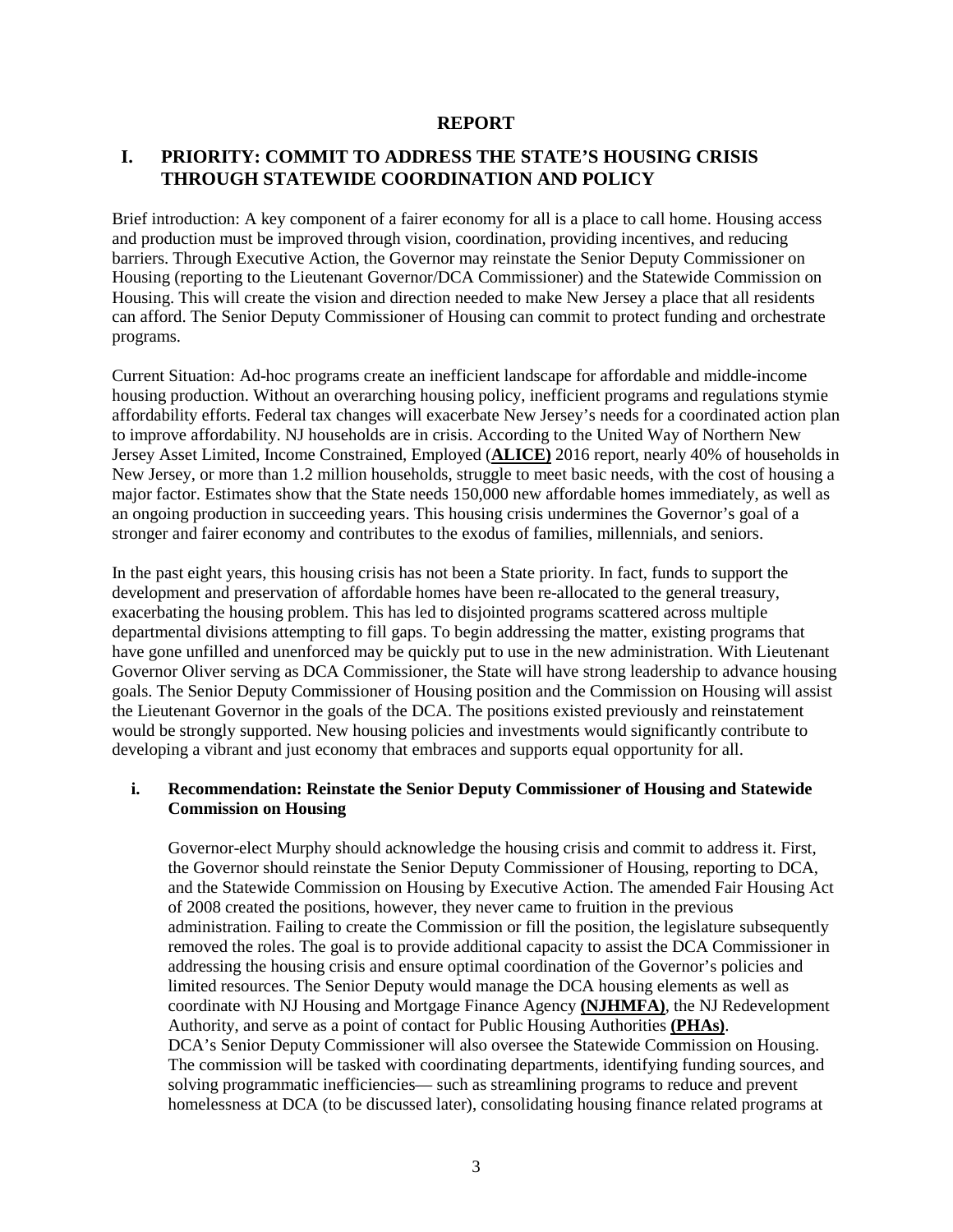the NJHMFA, pursue opportunities to work with PHAs to preserve affordable housing, removing barriers to low and moderate-income housing production, addressing the foreclosure crisis, and combating the impacts of federal tax proposals anticipated to severely hurt New Jersey.

Currently, in lieu of a functioning Council on Affordable Housing board, municipal fair share plans are individually approved through court settlements. After years of inaction, much progress has been made through this process. Once the court process is complete, the next iteration of an administrative agent must be in place. This will provide time for the Commission to explore the optimal administrative agent and process to govern municipal fair share requirements in New Jersey. In the long term, the Commission will also update the State Housing Plan which has not been revised since 1998.

# **ii. Recommendation: Commit to protect affordable housing funding and maximize housing opportunity through funding and agency coordination**

The Governor should maintain and foster the existing avenues to produce affordable housing.

First, the state Affordable Housing Trust Fund **(AHTF)** monies and State Balanced Housing Fund must be protected and used toward their intended purpose of ensuring that New Jersey is a place that people may afford to call home. Executive Action can trigger existing law providing a provision for unspent local AHTF dollars to be garnished and added to the state pool. Local AHTFs may also provide a portion of their funds to the existing and unused Urban Housing Assistance Fund. This will allow urban areas without fair share obligations to develop a range of affordable housing.

Second, the State should ensure that the developments occurring through the Economic Development Authority, New Jersey Redevelopment Authority, and New Jersey Transit that are obligated to provide affordable housing are held to those requirements. The Senior Deputy Commissioner will ensure guidance and oversight to the various entities. DCA will direct State agencies, such as the NJ Redevelopment Authority and New Jersey Transit, which have provided support to development projects along with a corresponding requirement for the inclusion of affordable homes, to report to DCA that such homes have been developed. Such agencies should document the procedures in place that ensure that future projects are fully in compliance with affordability requirements. The Senior Deputy Commissioner can also direct State agencies to review housing funds, such as Balance Housing Funds and Realty Transfer Fees, and report on fund balances towards identifying available resources and ensuring transparency. Further, this report should also identify any re-direction by the current administration of such housing funds for other uses so that Governor-elect Murphy may consider allocation of these funds for their intended housing purposes.

Costs: Though the creation of the Senior Deputy Commissioner on Housing is a salaried position (estimated approximately \$100k), the position can reduce inefficiencies, streamline processes, departmental oversight, and create overall savings. Recommendations to maintain and protect Affordable Housing Trust Funds and Balanced Housing Funds, and enforcement of collaborating agency housing requirements, are all existing legislation/programs and require only direction and enforcement, no additional staffing or costs.

# **II. PRIORITY: INCENTIVIZE HOUSING PRODUCTION**

Brief Introduction: Across demographics, there is unmet need which the previous administration did little to address. Necessity is the mother of invention, and the last eight years have seen a tremendous amount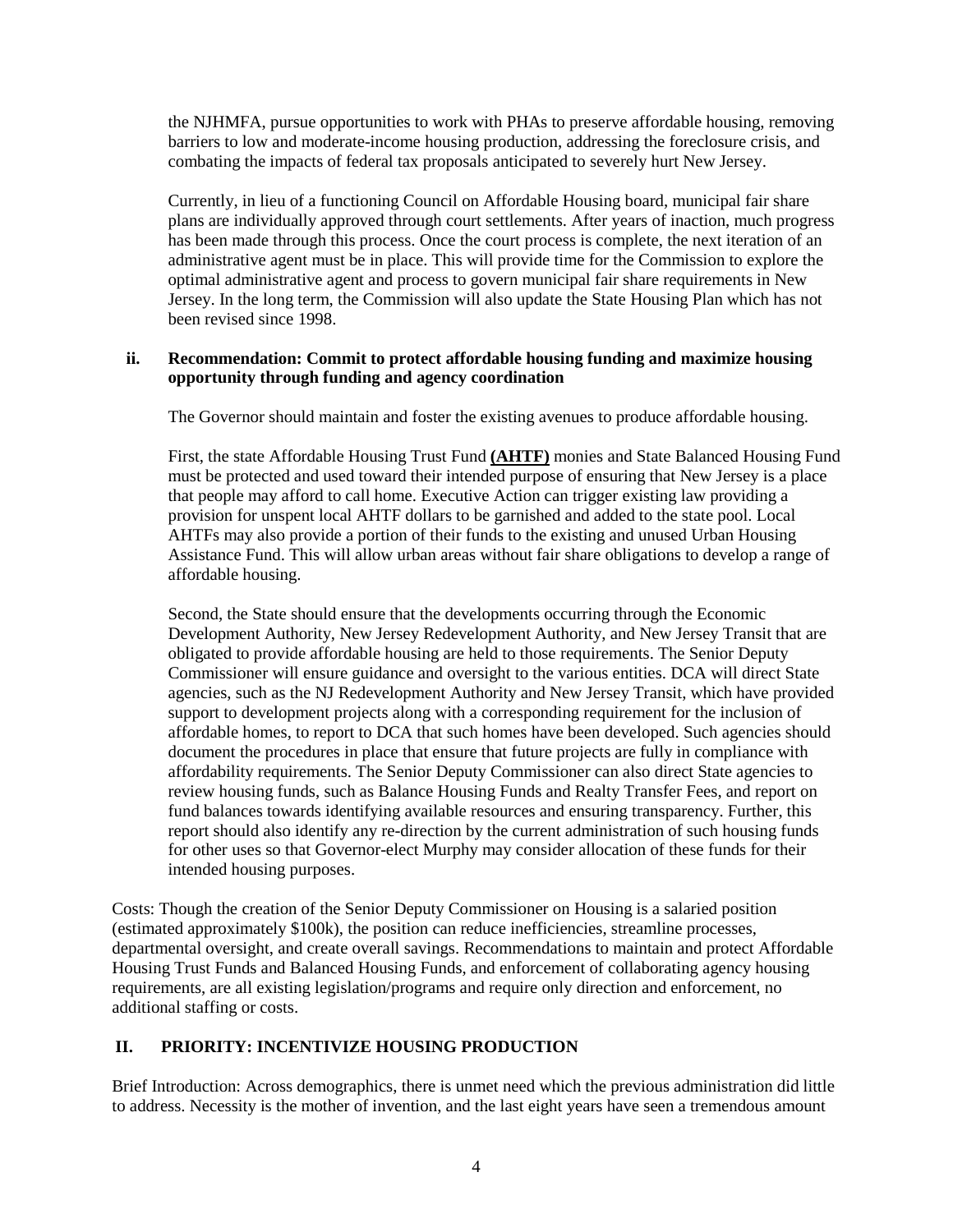of innovation in the housing sector. However, with dwindling subsidy and federal tax reform, we must do more. In order to encourage growth and innovation there needs to be a smart alignment of proven incentives such as inclusionary zoning, expanding public private partnerships, and good government. Much can be done using existing programs, some of which are currently underutilized. Facilitating smart municipal and agency partnerships will ensure success.

Current Situation: All age segments suffer from the lack of attainable housing, from early career millennials to middle-income earners to seniors on fixed or limited incomes. The average New Jersey resident pays a disproportionate amount of their income compared to the rest of the country. Our urban areas are increasingly becoming economic drivers, as more people move to cities to be close to work, transit, cultural and recreational amenities. There are currently transformative projects that have recognized this new reality. These projects are using a diverse array of funds that include tax credits, grants, and housing vouchers. Unfortunately, these programs are now at risk due to federal tax policy, state reallocation of vital subsidy funds, arbitrarily capping programs, and lack of commitment to affordable housing. Additionally, millions of dollars in existing funds are misallocated when faced with outdated barriers to implementation.

#### **i. Recommendation: Expand the Neighborhood Revitalization Tax Credit**

The Governor should endorse an expansion of the Neighborhood Revitalization Tax Credit (**NRTC**) cap to \$30 million (currently \$10 million). The NRTC was created by an act of the legislature in 2002 to incentivize businesses to invest in housing, commercial, and mixed-use projects that would help revitalize low and moderate-income neighborhoods. Businesses who make an equity investment receive a tax credit (equal to that of the investment) against various state taxes. In turn, the project sponsor gets the subsidy (equity investment) that allows the project to become financially feasible. According to the Housing and Community Development Network of New Jersey (**HCDNNJ**) the program has been an unqualified success. The \$31 million in NRTC funds spent so far has leveraged more than \$176M in private dollars and \$113M in public funds, or \$9 for every NRTC dollar. NRTC funds have helped build more than 1,200 homes, including 223 for-sale and 1011 rentals. The program has helped create 350,000 square feet of commercial space. At least \$2.35M of property taxes have been generated by this development. 521 jobs have been created through NRTC activities and 21 gardens and 3 schools have been developed. The program is perennially oversubscribed. Raising the tax credit cap would come with the support of participating companies, satisfy the needs of the communities, and allow approved projects to move forward.

After the state addresses the structural and revenue neutral approaches, the Governor should explore funding the HCDNNJ Building a Thriving New Jersey recommendations, supported by Regional Plan Association and more than 150 public officials. Though an initial outlay of subsidy, this commitment restores lost funding and further generates investment many times over.

#### **ii. Recommendation: Incentivize inclusionary zoning for low and moderate-incomes**

Inclusionary zoning can be an effective way for municipalities to meet fair share obligations and the Governor and DCA should set a directive to its agencies and municipalities to further this goal. Inclusionary zoning results in the significant production of multi-family development for individuals making very low (under 30%), low (under 60%) and moderate (under 120% of Area Median Income (**AMI**) as integrated set asides within market rate housing with little to no subsidy. While the best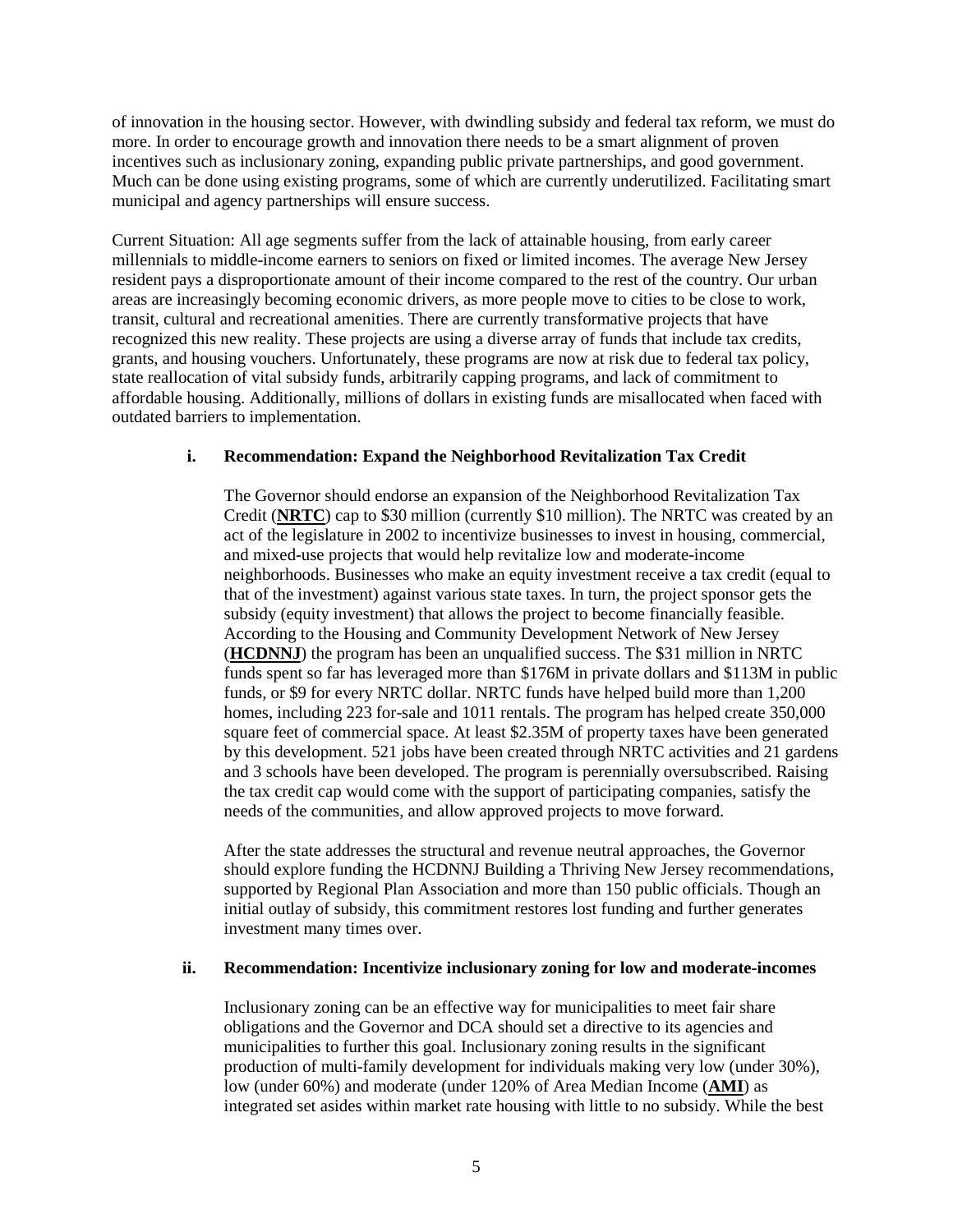incentives for inclusionary zoning occur at the municipal level in the form of redevelopment plans, variances, or legislation, the state does have limited options for encouraging it. Namely, the Economic and Redevelopment Growth **(ERG)** program, currently administered by the Economic Development Authority **(EDA)** could include incentives for moderate-income affordable housing. Even for mixed-use developments, the residential component, which may not be directly subsidized, benefits from the subsidies received by the non-residential component and should lead to inclusionary obligation. Additionally, the state may provide limited competitive or discretionary funds available to municipalities with a record of encouraging higher-density Transit Oriented Development, using PILOTs, etc.

# **iii. Recommendation: Promote a "One-Stop Shop" at the New Jersey Housing Mortgage Finance Agency**

To increase efficiency, reduce barriers, and enact the comprehensive statewide housing vision, DCA's Senior Deputy Commissioner should conduct a reorganization of housing financing programs. Currently, housing programs are scattered across departments making financing development cumbersome. First, he or she will facilitate NJHMFA to become the "one-stop shop" for housing production programs. ERG, administered by the EDA is currently funded on first come first serve basis. Instead, the program should be administered at NJHMFA, awarded by scoring, and aligned with statewide housing priorities. Similarly, weatherization and lead hazard remediation programs, currently at DCA, are excellent tools for affordability preservation and could be expanded with single and multifamily housing financing if administered by NJHMFA. Lead hazard remediation and abatement programs will be further addressed in other committee reports.

Similarly, NJHMFA should also align its funding priorities with the overarching priorities of the state, available federal sources, and revise its regulations to create efficiencies. For example, PHAs have moved toward the Rental Assistance Demonstration **(RAD)** program to convert tenants to long term contract, which gives them stability and allows the PHAs the ability to access private funding, either debt or equity for capital improvements. The NJHMFA Qualified Allocation Plan **(QAP)** should prioritize RAD developments, many of which are in urban areas and currently penalized by the QAP. This would also further their relationship with PHAs which have access to land and homeownership vouchers. Moreover, the current point system of the QAP and priorities for funding must be reconsidered. Specifically, projects that are part of a court settlement should also be considered a priority, as well as the removal of barriers to funding based on poverty rates and jobs.

Foreclosure programs, discussed later, would also fall under the direction of the NJHMFA. The Agency can become the administrator for statewide bulk purchase foreclosure programs.

Costs: Increasing the cap on the NRTC is tax revenue forgone though the program has already proven to generate significant financial returns.

Reforming programmatic structure (within and across state departments/agencies) is revenue neutral and anticipated to save funds through efficiencies.

#### **III. PRIORITY: REDUCE BARRIERS TO CREATING HOUSING**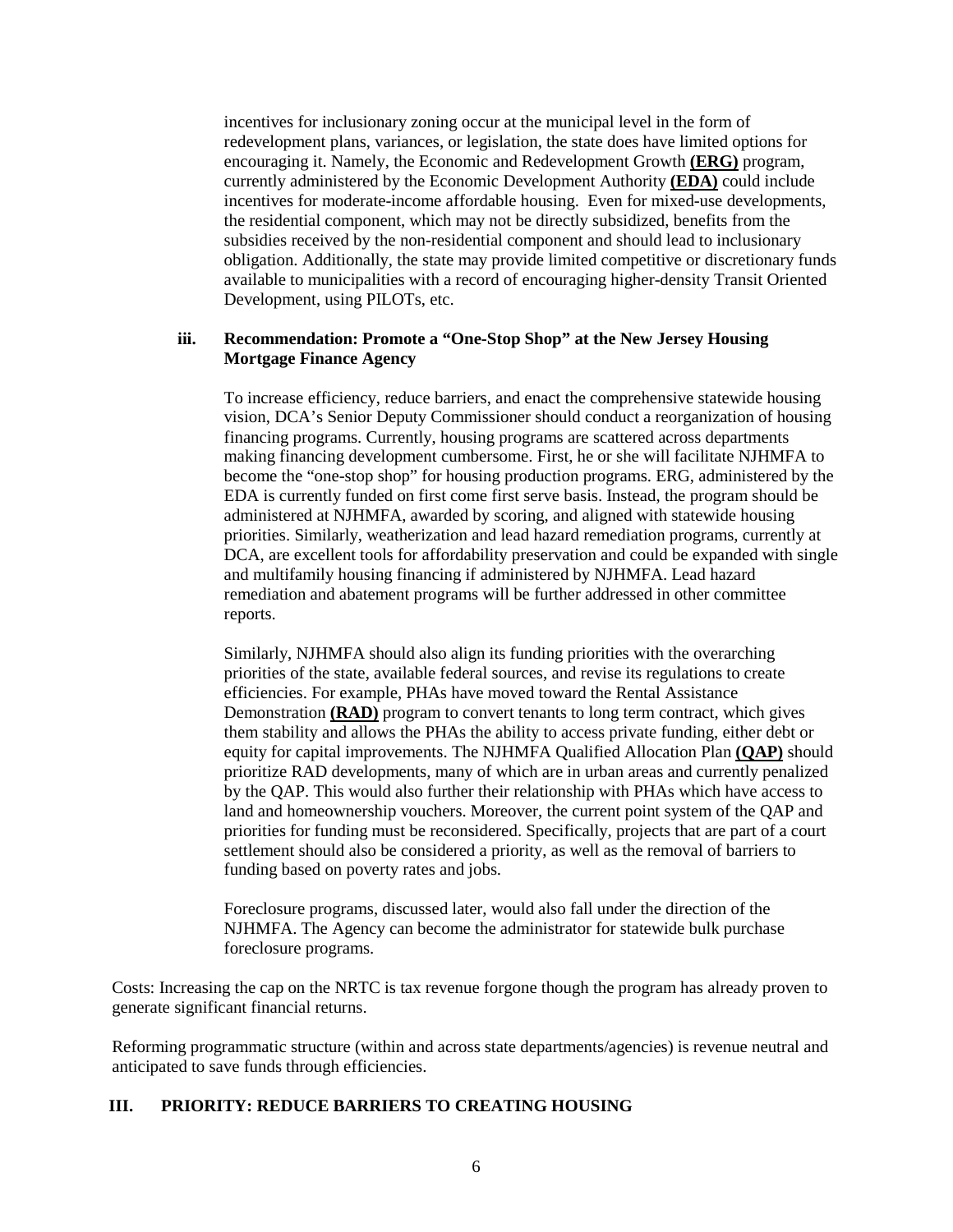Brief Introduction: A commitment to reviewing existing laws and regulations will create a framework for removing impediments to creating housing for all needs and demographics. In a state with high property taxes, shortage of developable land, and other challenges, it is essential to remove barriers whenever possible that increase time and costs— making New Jersey less affordable. The Governor can illustrate his commitment to making New Jersey affordable by fast tracking inclusionary development, providing technical assistance to municipalities, and encouraging good government reforms.

Current Situation: New Jersey has multiple state agencies with housing related functions and over 500 municipalities with their own building departments, zoning rules and oversite functions. For a developer or non-profit operating in more than one municipality this can be confusing and costly. Excessive regulation, delays in approvals, and prohibitive zoning each increase project expenses and undermine delivery of units addressing the needs of New Jersey residents. In order for a developer or non-profit to build or preserve affordable or market rate housing in a low-income area the projects must be financially feasible. In too many municipalities, despite best intentions of project sponsors, projects are not being started and or completed due to fiscal constraints. Unnecessary and excessive regulation has the same affect. Furthermore, there is a lack of technical expertise within municipalities that needs to be addressed. Local support of inclusive development, without overstepping home rule, is key for implementation.

# **i. Recommendation: Streamline approvals for inclusionary development**

The Governor can, by Executive Order, create a mechanism to allow by-right development approvals for projects that increase housing supply. If a proposed development that includes affordable units meets all the criteria of the underlying zoning for its proposed location, granting it by-right approval without an extensive application process can help reduce the developer's costs and administrative time, providing greater incentive to include affordable units. With the creation of the Statewide Commission on Housing, any criteria for this process can be addressed.

# **ii. Recommendation: Task the Statewide Commission to remove impediments and regulations to building**

In the face of federal changes and limited funding, other barriers to housing production must be addressed. As referenced in the first recommendation, the Senior Deputy Commissioner and the Statewide Commission on Housing will address the various barriers to low and middle-income housing for New Jerseyans. This will include overhauling outdated regulations, streamlining processes for a more innovative government, including a review of the Licensed Site Remediation Professional **(LSRP)** program that privatized site remediation programs. Additionally, innovative programs vetoed by the previous administration, such as the Land Banking legislation, would facilitate avenues for single, multi-family, and mixeduse affordable development.

# **iii. Recommendation: Increase support to Local Planning Services to provide technical assistance to municipalities**

The DCA Commissioner should support the Office of Local Planning Services (**LPS**) at DCA. LPS is an office within DCA that works with communities to achieve local land use and planning goals. DCA's professional planning staff offers comprehensive planning services at no-cost to local governments. Further support to this office will help ensure that municipalities are doing the most they can to promote healthy and balanced housing plans in line with the state's priorities and fair share obligations. Municipalities would also benefit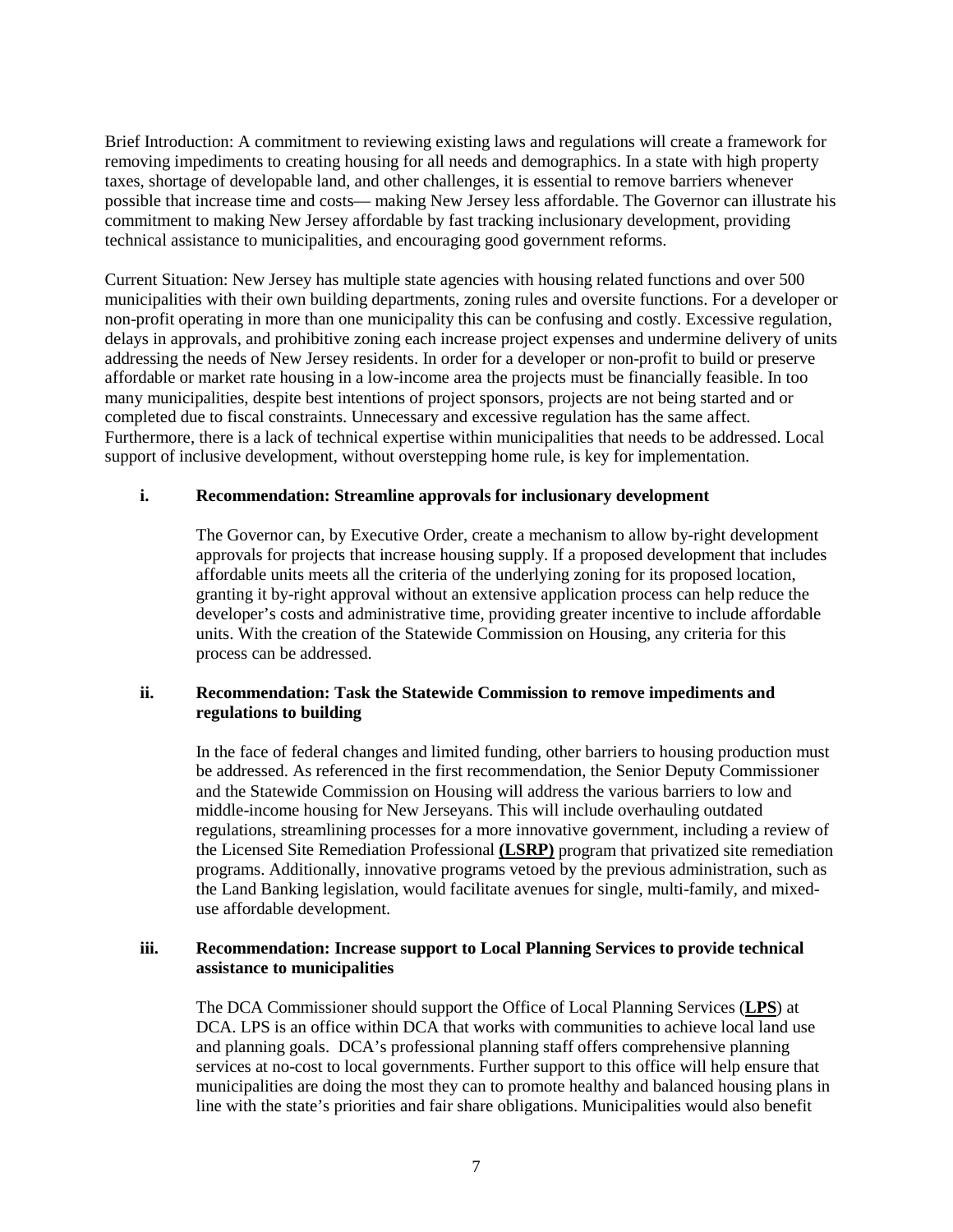from increased technical assistance for identifying, tracking, and evaluating abandoned properties and the provision of the tools to do so. Partnerships with the Edward J. Bloustein School of Planning and Public Policy of Rutgers University and NJIT, for example, could increase State capacity for these purposes. This office may also bring back the capacity grants to nonprofits, which have a unique role in local community relations, to help them expand community development.

Costs: Streamlining approval for inclusionary development is revenue neutral and will promote statewide growth. Addressing other barriers through the Statewide Commission is also revenue neutral.

Increasing technical assistance to municipalities is estimated to minimally increase the budget allocation and exact costs will be determined before implementing the program.

# **IV. PRIORITY: PROVIDE LEGAL ASSISTANCE TO INDIVIDUALS FACING EVICTION AND/OR FORECLOSURE**

Brief Introduction: Ensuring low-income New Jerseyans facing eviction and foreclosure have access to legal representation has the potential to create programmatic efficiencies and savings across multiple public systems serving these individuals, keep people in their homes, and support, in public perception and reality, a fairer economy. Governor-elect Murphy can implement a bold pilot program to address these issues, highlighting that assisting the vulnerable can be good government and cost effective.

Current Situation: Without a right to counsel in civil court, thousands of evictions and foreclosures go unchallenged and unmediated. Many low-income New Jerseyans depend on the Legal Services of New Jersey (LSNJ) for a myriad of legal issues, including housing issues. However, LSNJ has seen a drastic reduction in funding (funding went from \$72 million to \$40 million from 2008 to 2012). Recently implemented Right to Counsel pilots in New York City created significant reductions in shelter costs, welfare cost savings through prevention of job loss, and school savings through reduction in disruption for children. The city subsequently implemented the program permanently city-wide. Legal assistance may also increase efficiencies in use of homeless prevention dollars.

# **i. Recommendation: Develop a pilot to provide legal representation for low-income New Jerseyans facing eviction and foreclosure**

The Governor can implement a pilot program by Executive Action and direct the DCA Commissioner to develop a plan and appropriate state staffing to oversee the project. People do not have a right to counsel in civil court the way they do in criminal court. The landlords and banks, however, always bring attorneys. It is difficult for tenants to attend daytime court hearings and the power dynamic puts the tenants at a severe disadvantage. The solution to this issue is publicly funded legal aid for housing court. This would be a cost-effective way to prevent eviction, foreclosure, homelessness, and landlord abuse/discrimination. During a pilot program in the Bronx, the provision of legal aid during the housing court hearing reduced eviction by 86%. It cost \$450,000 to serve 1,300 families but saved \$700,000 in estimated shelter costs alone. While in court, families are connected to social services. It is a small price to pay to keep families stable, kids in school, prevent homelessness, and support a fairer economy. The administration can create a similar pilot program dedicating \$500,000 to \$1,000,000 for one or two pilot counties that anticipate yielding similar results with a longterm view to expand statewide.

The pilot will operationalize a plan to develop close partnership with Legal Services of New Jersey and with local law schools (for pro-bono student requirements) to support program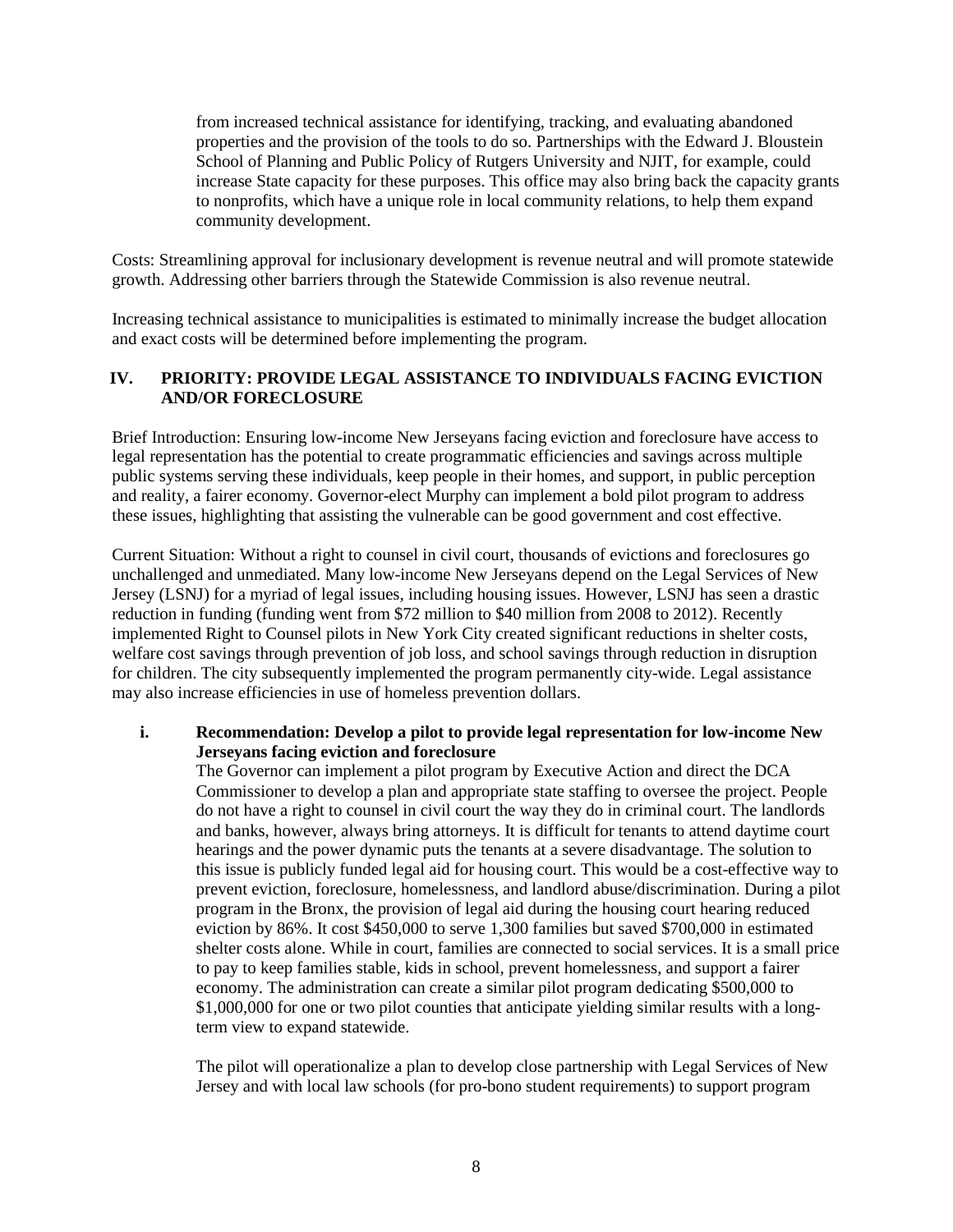infrastructure, development, and operations. This system will additionally benefit those in foreclosure in need of mediation.

# **ii. Recommendation: Enforce the New Jersey Law Against Discrimination**

Additionally, the New Jersey Law Against Discrimination (**NJLAD**) must be enforced to the full extent of the law. This will ensure that all people are protected, not unduly denied housing or removed from housing. The Attorney General may assist with this goal of monitoring and upholding fair housing principles. Enforcing the NJLAD will provide additional support for fair housing, equal opportunity, quality housing conditions, and keeping people in their homes.

Costs: Depending on the scope of the pilot, the program is estimated to cost \$500,000 to \$1 million. Eventually, tracking and evaluating program outcomes will determine savings (from homeless prevention, shelters, jails etc.) which can be repurposed into sustainably funding the program.

# **V. PRIORITY: WORK TO END HOMELESSNESS IN NEW JERSEY**

Brief Introduction: New Jersey can seek to reduce homelessness by developing a data driven, comprehensive statewide strategy that encourages responsible public/nonprofit/private partnerships and operates with Housing First principles. Governor-elect Murphy can set a progressive Housing First policy, support innovative department streamlining, and increase the Homeless Trust Fund. Prioritization of those populations most seriously failed by our social systems often experiencing expensive, super utilization across multiple public systems (healthcare, jail, school absenteeism) creates opportunities to reinvest savings from innovative programming.

Current situation: Presently, there is a lack of comprehensive strategy addressing homelessness and disjointed efforts across multiple departments at DCA, DHS, DMHAS, and DCF create an inefficient and cumbersome approach to end homelessness. Policies have not adequately supported or addressed the needs of our state's most vulnerable populations and fostered a culture of rejection. In order to support the Governor-elect's promise of a fairer and stronger New Jersey economy, we can seek to address homelessness in our state grounded in common sense guiding principles and encourage best practices to be implemented at a statewide level.

# **i. Recommendation: Direct New Jersey to operate as Housing First**

Governor-elect Murphy should declare New Jersey a Housing First state, meaning we move towards a permanent, supportive housing model and strive to uphold key Housing First principles. This creates smart, lean, government that is able to both better serve individuals and reinvest savings back into the system and allow for the best use of state resources. It also redirects Emergency Assistance policies, eliminating "compliance review" determination of an individual "causing their own homelessness", and would allow additional lifetime benefits. Beyond simply ceasing the "compliance review", systems must move toward collaboration across systems and funding streams. Prevention should be prioritized, starting with universal legal assistance (see the fourth recommendation).

The Statewide Commission should develop the statewide Housing First initiative focused on individuals experiencing the most extreme utilization of multiple public systems (jail, healthcare, school absenteeism) that will generate savings across public systems and allow for continued reinvestment into housing for other populations. Reinvestment of generated savings may provide housing for individuals not eligible for scarce federal housing vouchers,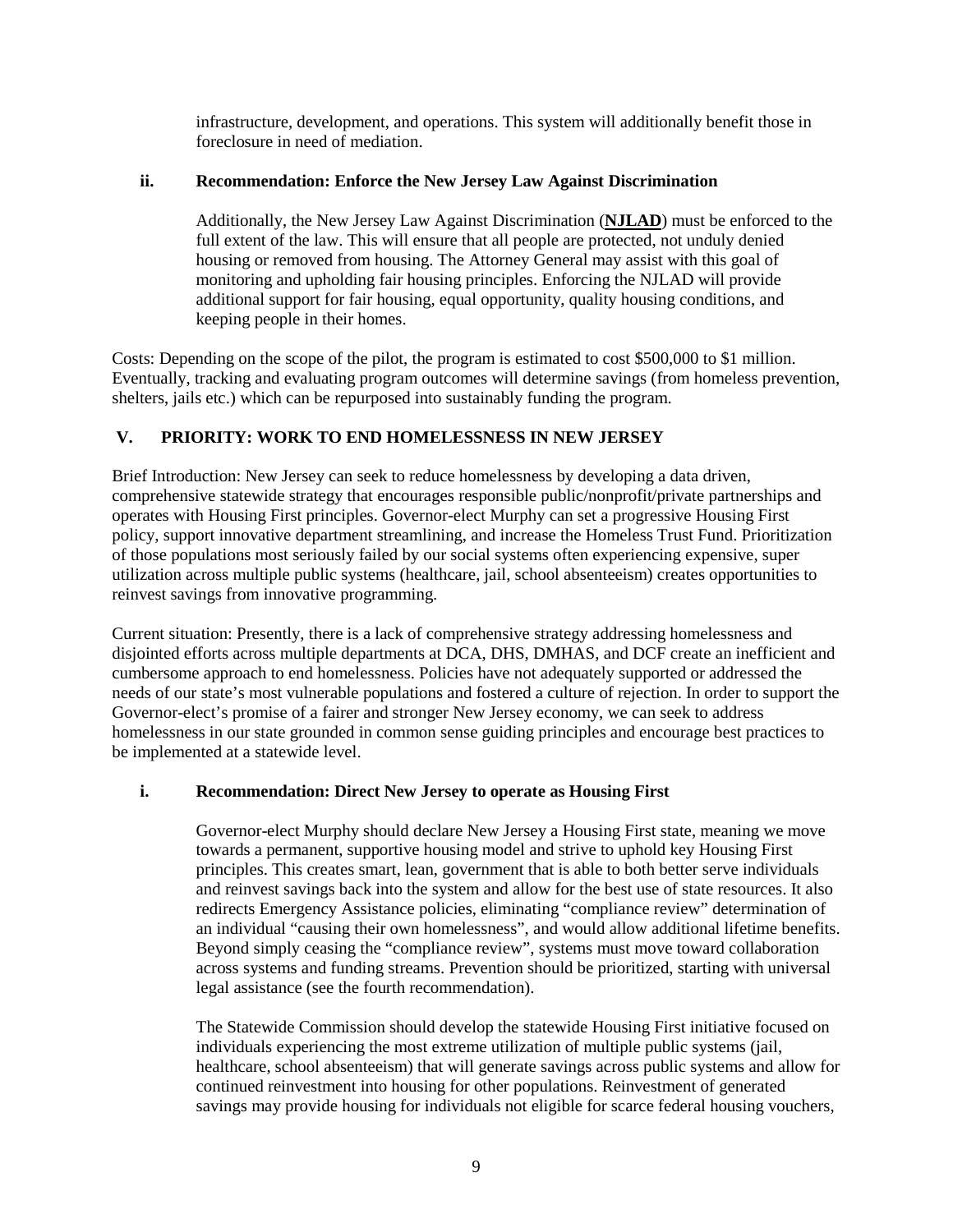rental subsidies, and support services. Further, DCA can support creative solutions to address DCA's limited resources for vouchers. For example, Hudson County used Welfare Trust Fund money for vouchers and services to house frequent users of county jails and shelters.

#### **ii. Recommendation: Develop a sustainable and collaborative approach to homelessness**

Governor-elect Murphy and the Lieutenant Governor should set a clear DCA directive to encourage a statewide, coordinated approach and expectations for each regional Continuum of Care **(CoC)**. First, directing DCA's Director of Housing to combine homeless programs for more effective and efficient use of funds. This includes recognizing county CoC homeless planning bodies as the lead for homeless activities. HUD and national homeless advocacy groups have drastically improved the best practices around ending homelessness. In many communities, Comprehensive Emergency Assistance Services **(CEAS)** and CoC are combined. The State should consider wrapping Health and Human Services CEAS/Social Services for the Homeless funding under the same umbrella of the CoCs which are required to have boards similar to CEAS. There is no need to duplicate this process for multiple departments and funding streams.

State funding around homelessness should always require coordination with CoC and Coordinated Entry. This would tie to prevention dollars and NJHMFA/Tax Credit set asides as well as how county welfare agencies work with the local homeless system. The New Jersey Interagency Council on Homelessness memorialized many of these suggestions in 2014 but they have yet to be implemented.

Finally, direct DCA to determine the viability for a standardized universal application for state aided public housing (as implemented in Massachusetts).

# **iii. Recommendation: Endorse legislation to allow counties to increase Homeless Trust Funds**

Governor-elect Murphy should endorse legislation expanding the Homeless Trust Funds. Currently, 10 counties have passed the Homeless Trust Fund. In these counties, a \$3.00 fee is imposed on each recorded document, with few exceptions. The funds pool to form the Homeless Trust Fund, which is used to provide flexible funding to cover gaps in services, such as shelters or Emergency Assistance. Several counties that found great success with the Homeless Trust Fund wish to raise the fee but cannot because the enabling legislation does not allow for it. Legislation similar to the previously proposed Homeless Trust Fund Expansion (A4132/S3046) would allow counties to raise the fee from \$3 up to \$10, if they so choose.

Alternatively, the State could impose a blanket \$3.00 fee on all recorded documents (or a subset thereof, i.e. property recordation) to be placed into a statewide Homelessness Trust Fund. These funds could then be distributed to counties based on need and administered by the local Continuum of Care (CoC). The county CoCs oversee the homeless services and programming and would serve as the mechanism for administration without creating an additional administrative burden.

#### **iv. Recommendation: Ban tenant "blacklisting"**

Governor-elect Murphy should ban tenant "blacklisting" by executive action or legislation. Too often, those who lose their home in a difficult moment or are trying to re-enter after time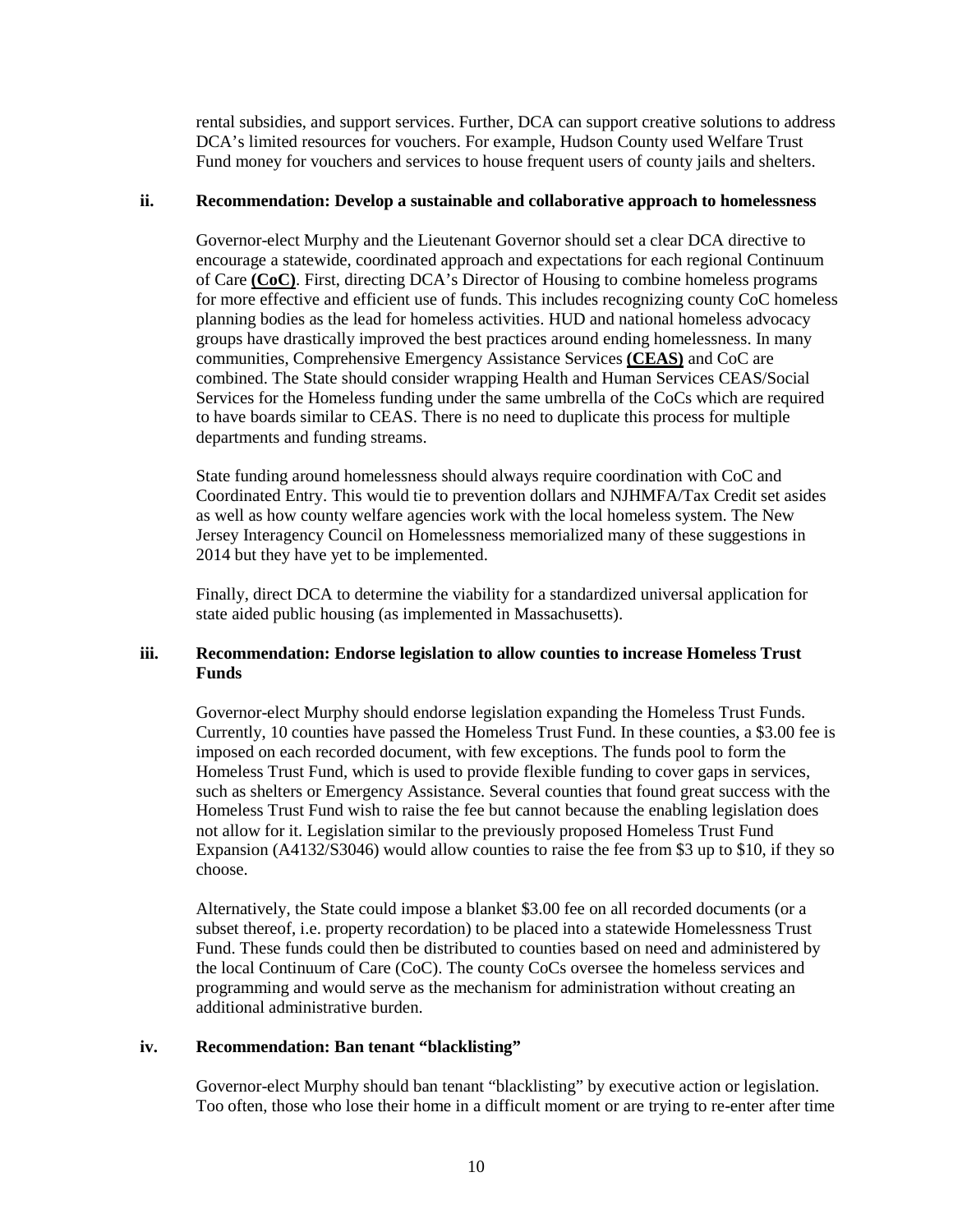in an institution cannot find housing they can afford. This is further complicated when landlords use "tenant blacklisting" practices. When landlords review apartment applications they may investigate to see if a tenant is "blacklisted".

Blacklists are compiled when courts sell lists of tenants that appear in housing court, regardless of fault, reason, or outcome. A tenant could escrow rent because a landlord has not repaired a major issue, like heat in winter, and the landlord then sued for nonpayment of rent.

A landlord could attempt to evict a tenant and should the tenant win, the tenant would still appear on the blacklist. Most lists do not distinguish the reason why the tenants appear and landlords do not want risk. This exacerbates the housing crisis and pushes people toward homelessness.

Costs: Currently, with programs addressing homelessness operating out of many departments there are inefficiencies and redundancies. Consolidating these departments and streamlining will not only save costs for DCA, but will be easier for service providers to use, and easier to track effectiveness and outcomes. Additionally, more effective partnerships across agencies (jails, Medicaid etc.) will provide additional funding and cost savings. Multiple county pilots have demonstrated savings by providing housing to frequent users of shelters, hospitals, and jails.

Allowing counties to increase the Homeless Trust Fund is revenue generating. It will provide much needed additional flexible dollars to local counties- possibly tripling sources- and municipalities to support service providers. The barriers to implementation are structural before the data driven savings reap returns.

Tenant blacklisting proposals are a regulatory change and revenue neutral.

# **VI. PRIORITY: COMBAT THE FORECLOSURE CRISIS**

Brief Introduction: In order for New Jersey to recover from the foreclosure crisis, it must both prevent further damage to homeowners and repurpose the glut of foreclosed housing stock as affordable homes. With aggressive action from the Attorney General, New Jersey can obtain its rightful share of Wall Street settlements and begin to address the crisis. Executive leadership can put the foreclosed and vacant homes to use as affordable homeownership and rental opportunities. Further action from the legislature to reintroduce previously passed bills will codify necessary foreclosure prevention mechanisms.

Current situation: New Jersey continues to have the worst foreclosure rate in the nation. Governor Christie took the \$75 million in foreclosure aid and used it to fill budget holes. When the administration had the opportunity to sign on to a lawsuit against Bank of America, he refused. Governor Christie vetoed legislation that would have turned foreclosed vacant homes into affordable housing three times. Christie rejected opportunities to help those impacted by Sandy in foreclosure. New Jersey's federal programs moved more slowly than anywhere else in the country. The administration's refusal to support proven mediation and modification programs or reform regulation to address the crisis has left New Jersey struggling to recover. Foreclosure prevention programs have ended as state support ceased and federal funds exhausted. The main barrier to resolution in the immediate is the lack of funding and the need for legislative action to create sources for that funding.

# **i. Recommendation: Utilize foreclosed homes for affordable rental and homeownership**

FHA and Fannie Mae have developed programs to encourage nonprofits and government to acquire loans in targeted areas to improve outcomes for both borrowers and their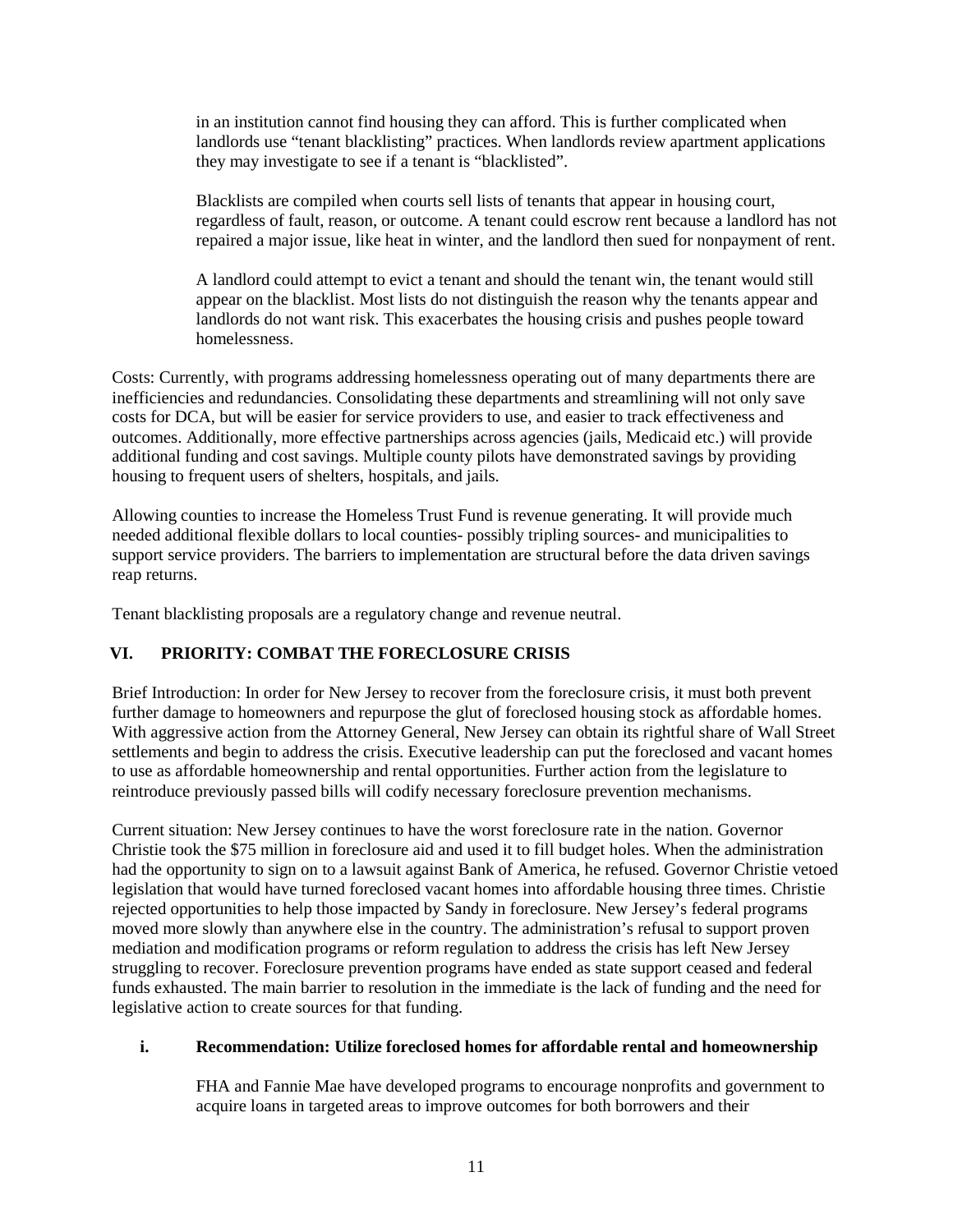communities. Under Executive Action by Governor-elect Murphy, NJHMFA can facilitate a bulk acquisition of non-performing mortgage loans and partner with local organizations. This serves two main purposes. First, by helping underwater homeowners obtain meaningful mortgage modifications with principal reductions "right-sized" to the current value of the home, families can stay in their homes and begin repairing their credit. Local groups such as New Jersey Community Capital have successfully demonstrated this approach.

Second, NJHMFA can repurpose foreclosed/abandoned homes with the bulk acquisition of nonperforming mortgage Loans from FHA and Fannie Mae. On average, 45% of the loans in these bulk mortgage pools are on vacant homes. These pools have proven to be a tremendous opportunity for repurposing vacant, foreclosed homes as quality, affordable housing. New Jersey should also consider implanting an accelerated foreclosure process for vacant properties, further enhancing the speed with which vacant homes become affordable options. FHA and Fannie Mae have been selling non-performing mortgage notes since 2012, including loans in New Jersey, and still have thousands of New Jersey loans in their portfolios. Such a program would operate very similarly to the program proposed in NJ Residential Foreclosure Transformation Act vetoed by the previous governor. The Act would have empowered the NJHMFA to purchase foreclosed residential properties and mortgage assets from institutional lenders in order to produce affordable housing.

Governor-elect Murphy can swiftly move this program into action by Executive Action with broad support from the legislature.

#### **ii. Recommendation: Prevent Foreclosure, endorse legislation to codify mediation program**

With federal funds exhausted, New Jersey does not currently have a mediation program for its homeowners in foreclosure. Previously, homeowners in foreclosure had access to pro bono housing counselors, legal assistance, and mediators to negotiate with the lender. Governorelect Murphy should endorse the codification of the mediation program. The program would provide homeowners with the opportunity to negotiate their foreclosure and find a viable option for solvency. Currently proposed legislation revises residential mortgage foreclosure to require mortgage loan servicers to initiate a process to consider loss mitigation options through the New Jersey Judiciary Foreclosure Mediation. The Right to Counsel, addressed earlier in this document, will provide a critical compliment to foreclosure prevention. With counsel, or non-legal mediators, some homeowners can avoid the foreclosure process entirely.

Additionally, the proposed legislation operates on filing surcharges placed on foreclosure filings. Multiple counties throughout the state currently have such a filing system in place with great success. The Governor should endorse legislation to create a Foreclosure Prevention and Neighborhood Stabilization Revolving Trust Fund financed through a temporary \$800 surcharge, to be paid by the lender, placed on each foreclosure complaint filed in the State. It is anticipated it will generate \$10 million a year for qualified non-profit entities to maintain and/or expand their foreclosure prevention programs including additional housing counselors. Through this program, the state could also track foreclosure activity, providing a more comprehensive view of the issue at hand and more effective partnership with programs to use the vacant homes, should the foreclosure complete.

#### **iii. Recommendation: Revision of regulations impeding foreclosure programs**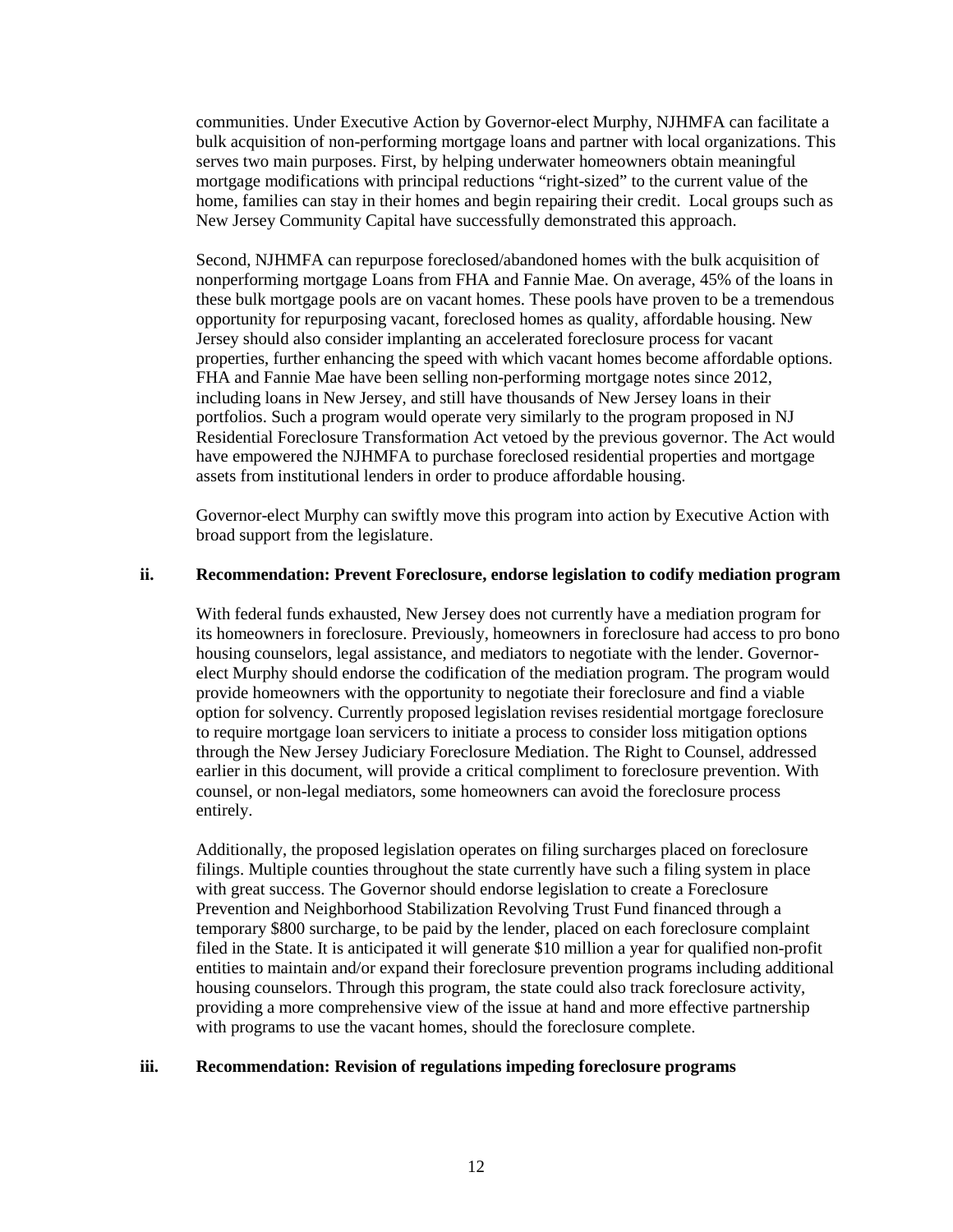The Governor should waive arm's length transaction rules for Community Development Financial Institutions **(CDFIs)** and nonprofits to facilitate principal reduction by Executive Action. Arm's length transaction rules were designed to ensure both parties are acting in their own self-interest during a sale. However, they obstruct programs designed to assist homeowners in foreclosure. Suspension would allow for programs like Boston Community Capital's SUN to refinance mortgages to the original homeowner on affordable terms. Currently, without this regulatory change, SUN has only been able to work with approximately 60 New Jersey homeowners. States like Massachusetts and Rhode Island, have passed legislation that strictly allows arm's length regulation to be waived only for CDFIs or nonprofits in foreclosure transactions.

The Creditor Responsibility Law (N.J.S.A. 46:10B-5) should be revised to allow municipalities to file liens on registration fees when the creditor neglects maintenance on the home. In 2014, the Creditor Responsibility Law was modified by Assembly Bill A347, which only requires creditors to maintain the land/property of a home, which becomes vacant during foreclosure, but not the home/structure. Without this provision, lenders have no responsibility for the home itself and the building can deteriorate. The law should revert to the original text, requiring the creditor to maintain both land and structure.

# **iv. Recommendation: Direct the Attorney General to pursue Wall Street settlements**

The Governor should require the Attorney General to participate in all Department of Justice and Consumer Financial Protection Bureau settlements, pursuing legal action against lenders for their role in the foreclosure crisis. New Jersey should approach and secure a share of Department of Justice Settlement Funds from "50 state" financial institutions—those banks with settlement credit obligations in all 50 states—for innovative foreclosure intervention. Although New Jersey has the highest rate of foreclosures, the State has not been aggressive in pursuing DOJ settlement funds. The State of New Jersey should also evaluate and consider pursuing individual state settlements from financial institutions with DOJ Settlement obligations, similar to the individual state settlements negotiated by the State of New York. In total, these funds, estimated to be as much as \$600 million, will support the mediation programs as well as help write down the cost for the bulk purchase programs to make homes more deeply affordable.

Costs: Fortunately, the mechanisms to address foreclosure come with ample funding options. The surcharges on filings will fund the mediation efforts and may additionally support legal counsel as well. These surcharges are estimated to generate more than \$10 million a year, more than enough to support the programming.

The Wall Street Settlements, estimated at as much as \$600 million dollars for New Jersey, will provide much needed funding to address foreclosure and may also support additional programming to make homes affordable such as the Building a Thriving New Jersey initiative.

Finally, regulatory and programmatic proposals such as the arm's length waiver are revenue neutral.